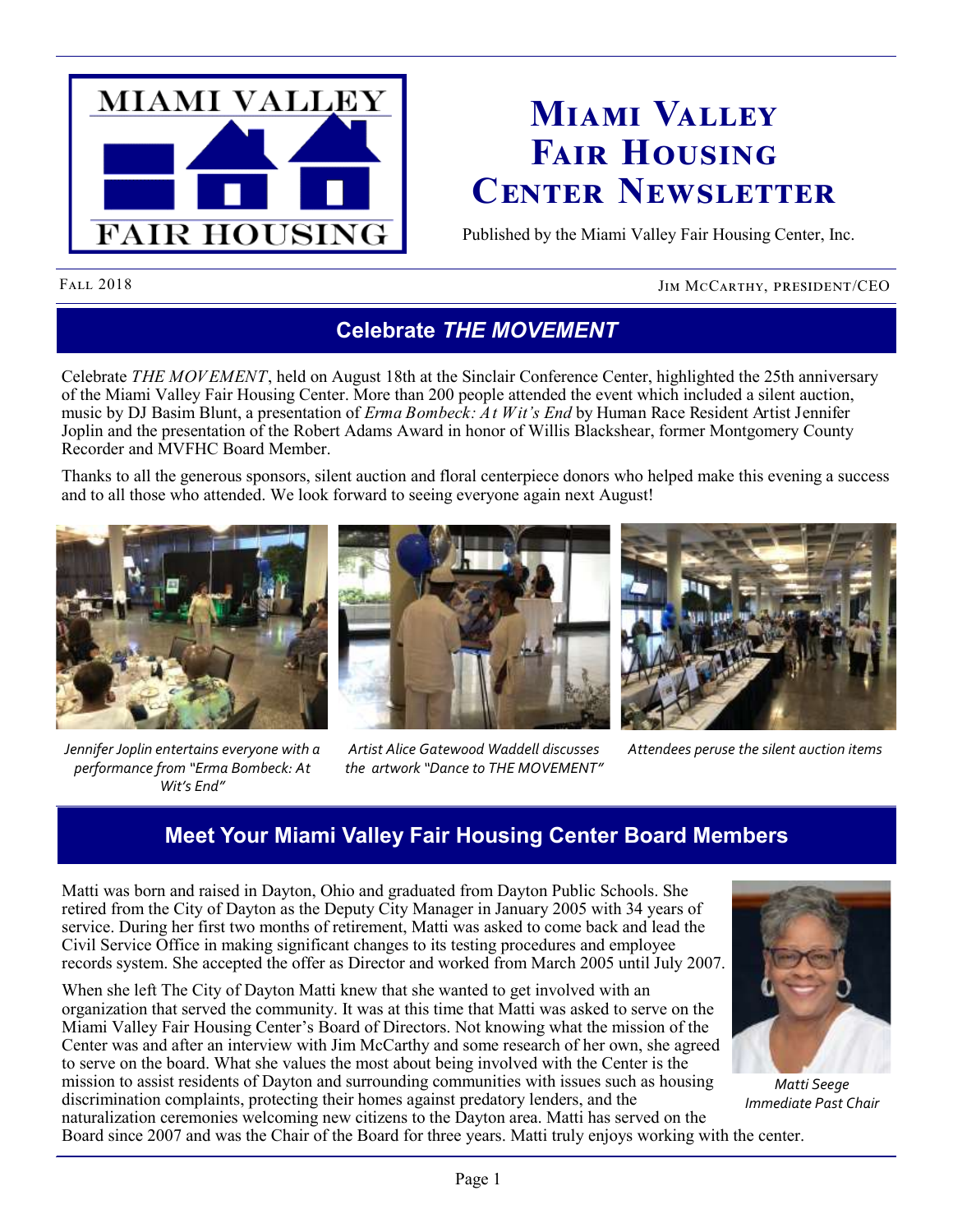## **Fair Housing Update: People Living with Mental Illness Face Discrimination**

Persons living with mental illness, intellectual or other developmental disabilities continue to face significant housing discrimination in the rental housing market, according to a new pilot study released by the U.S. Department of Housing and Urban Development (HUD).

The pilot study revealed that individuals with mental disabilities seeking rental housing were:

- Less likely to receive a response to their inquiry in e-mail testing.
- Less likely to be told an advertised unit was available in in-person testing.
- Less likely to be invited to contact the housing provider in e-mail testing.
- Less likely to be invited to inspect the available unit in telephone testing.
- More likely to be encouraged to look at a different unit than the one advertised in telephone testing, a potential indicator of steering people with mental illness and intellectual or developmental disabilities toward specific buildings or areas within rental complexes.
- Treated adversely at disparate rates depending on disability type, with higher rates of adverse treatment found for individuals with mental illness than for those with intellectual or developmental disabilities.
- A significant percentage of people with mental disability seeking reasonable accommodation were given a negative response to their request.
- When requests were made by phone, response rates differed by type of disability, revealing that a higher percentage of housing providers were willing to provide accommodations to people with intellectual or developmental disabilities (63.8 percent) than to people with mental illness (55.2 percent).

The main pilot study and four supplemental papers can be found at [https://www.huduser.gov/portal/publications/](https://www.huduser.gov/portal/publications/MentalDisabilities-FinalPaper.html) [MentalDisabilities-FinalPaper.html](https://www.huduser.gov/portal/publications/MentalDisabilities-FinalPaper.html)

*The information in this article was collected by John Zimmerman, VP Miami Valley Fair Housing Center from resources from HUD. To view more information go to <https://portal.hud.gov> and use these search words: "Fair Housing-It's Your Right."*

## **Fair Housing Update: Fair Housing Tips for Service Technicians**

#### **Familial Status - Prohibitions**

The 1988 Fair Housing Act Amendments prohibit housing discrimination against families with children and/or households with any person under the age of 18. Protection is extended to pregnant women and persons in the process of securing legal custody of children.

#### **Familial Status & Building Safety**

If building amenities are not safe, agents should work with Service Technicians to correct structural deficiencies since this cannot be used as a reason to refuse a household covered by familial status. In addition, the management company or property owner cannot refuse access by children to areas such as swimming pools, weight rooms, and saunas even though HUD does give us some examples of allowable restrictions. For example, it might be reasonable to disallow children under 5 from accessing a hot tub. In other words, the management company or property owners may impose reasonable health and safety rules that limit access by unaccompanied children to such areas. A key word is "reasonable." The building's rules should not make use of building amenities by families difficult.

#### **Maintenance of accessible features:**

Some organizations think that installing a feature ends their FHA or ADA responsibility. Installation is the opposite; it is the beginning of the responsibility. Maintenance personnel should ensure continued access. Examples of activities service techs maintain are:

1. Eliminating obstructions to accessible parking and access aisles.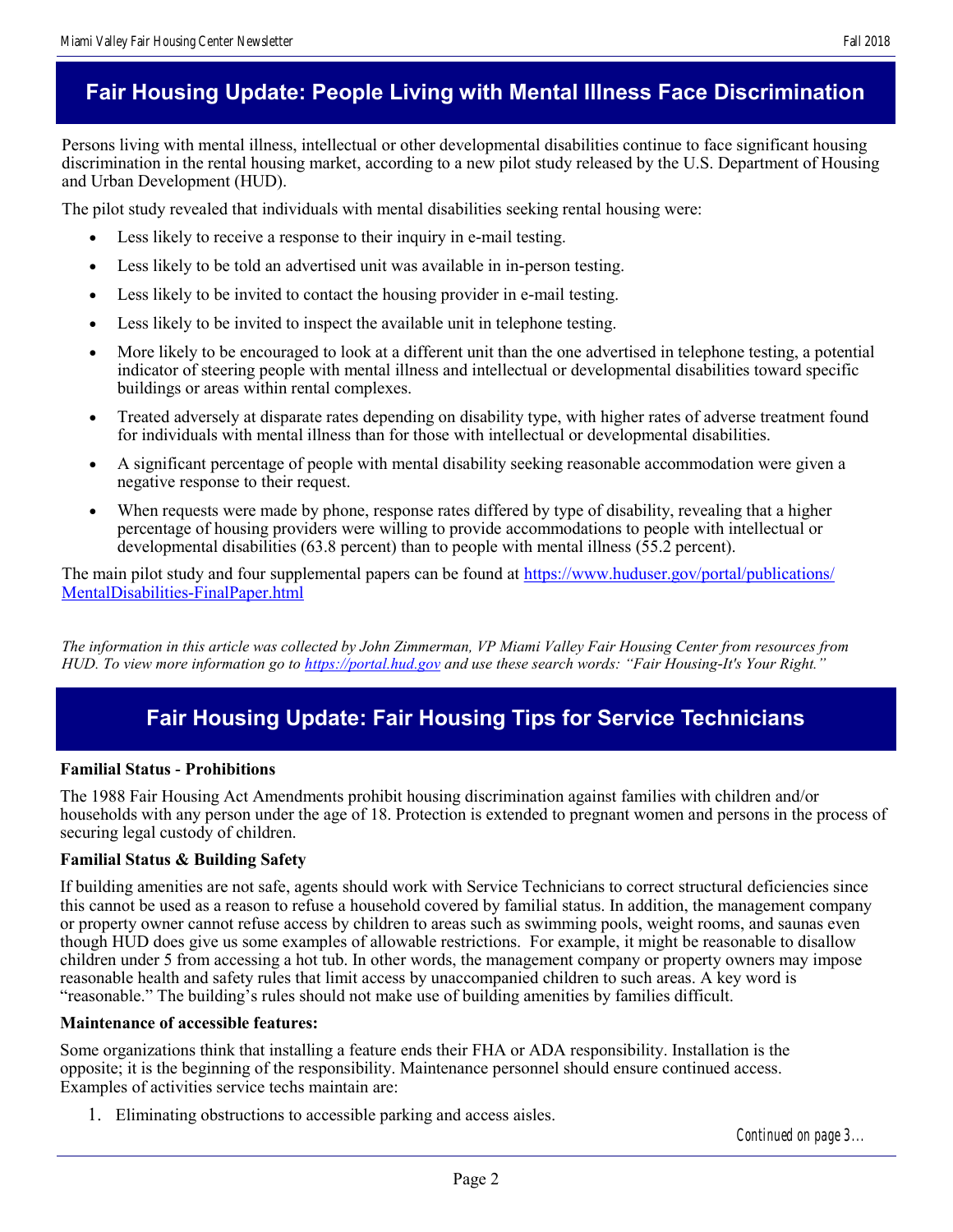## **Federal judge order Marion County landlord to pay over \$200,000 in fair housing lawsuit**

The Fair Housing Center of Central Indiana (FHCCI) announced a ruling in a fair housing case addressing disability and familial status discrimination by an Indianapolis landlord. The FHCCI and Carolyn McGuffin, represented by attorneys from Indiana Disability Rights and Brancart & Brancart, previously filed a lawsuit against Carolyn Smitley and the Smitley Family Trust in April 2016 alleging that the Defendants discriminated against Ms. McGuffin in violation of the federal Fair Housing Act. Last week, on July 3, 2018, Judge William T. Lawrence in the United States District Court for the Southern District of Indiana entered judgment requiring the Defendants to pay \$219,747.75 as a result of the discrimination.

The lawsuit alleged that around August 2015, Ms. McGuffin was recovering from an illness under a physician's care while living in an apartment owned and managed by Ms. Smitley. Ms. Smitley repeatedly entered Ms. McGuffin's apartment without notice or permission for the sole purpose of demanding that Ms. McGuffin vacate her home. Ms. Smitley made explicit discriminatory statements to Ms. McGuffin, such as: "I don't want you living here in a hospital bed"; that Ms. McGuffin should be "in a facility" or "in a nursing home" and that she was "too sick to live here."

"I desperately wish Ms. McGuffin was alive today to

know that she won in this difficult fight for her fair housing rights," stated Amy Nelson, Executive Director of the Fair Housing Center of Central Indiana. "Having worked with her for several months, I know the stress she endured due to these discriminatory acts that further emphasized the problem for so many in our community

in finding safe, affordable, accessible housing free from unlawful discrimination."

In addition to compensatory damages to the FHCCI and Ms. McGuffin's estate, Judge Lawrence found that punitive damages were appropriate as "[t]he evidence presented at the hearing established that the Defendants consciously and intentionally discriminated against [Ms.] McGuffin or, at a minimum, acted with reckless

disregard of [Ms.] McGuffin's rights."

"I am extremely pleased that Judge Lawrence not only recognized the damage caused by Ms. Smitley's actions but also chose to award punitive damages in this case," states Dawn Adams, Executive Director of Indiana Disability Rights. "This landlord preyed upon our client through her intimidation and bullying tactics. Ms. McGuffin was in dire fear of being thrown out on the streets, a stressful situation for anyone let alone for someone with serious health concerns. We are grateful to have partnered with FHCCI on this issue so that we could work together for justice."



*Service Tech update continued from page 2 ...*

- 2. Ensuring that accessible parking is used only by those with proper tags.
- 3. Making sure accessible routes (sidewalks, ramps, curb ramps) are unobstructed and in good shape (no gaps or faults in concrete that could impede a wheelchair).
- 4. Making sure there are no protruding objects will be trip hazards for people with visual impairments.
- 5. Snow and ice removal when appropriate. Because local codes are important to this task, owners and managers should have a policy on this that meets their local jurisdictions requirements.

*The information in this article was collected by John Zimmerman, VP Miami Valley Fair Housing Center from resources from HUD. To view more information go to<https://portal.hud.gov> and use these search words: "Fair Housing -It's Your Right." Also, visit [www.mvfairhousing/com/rental](http://www.mvfairhousing/com/rental) to retrieve Fair Housing for Service Technicians.*